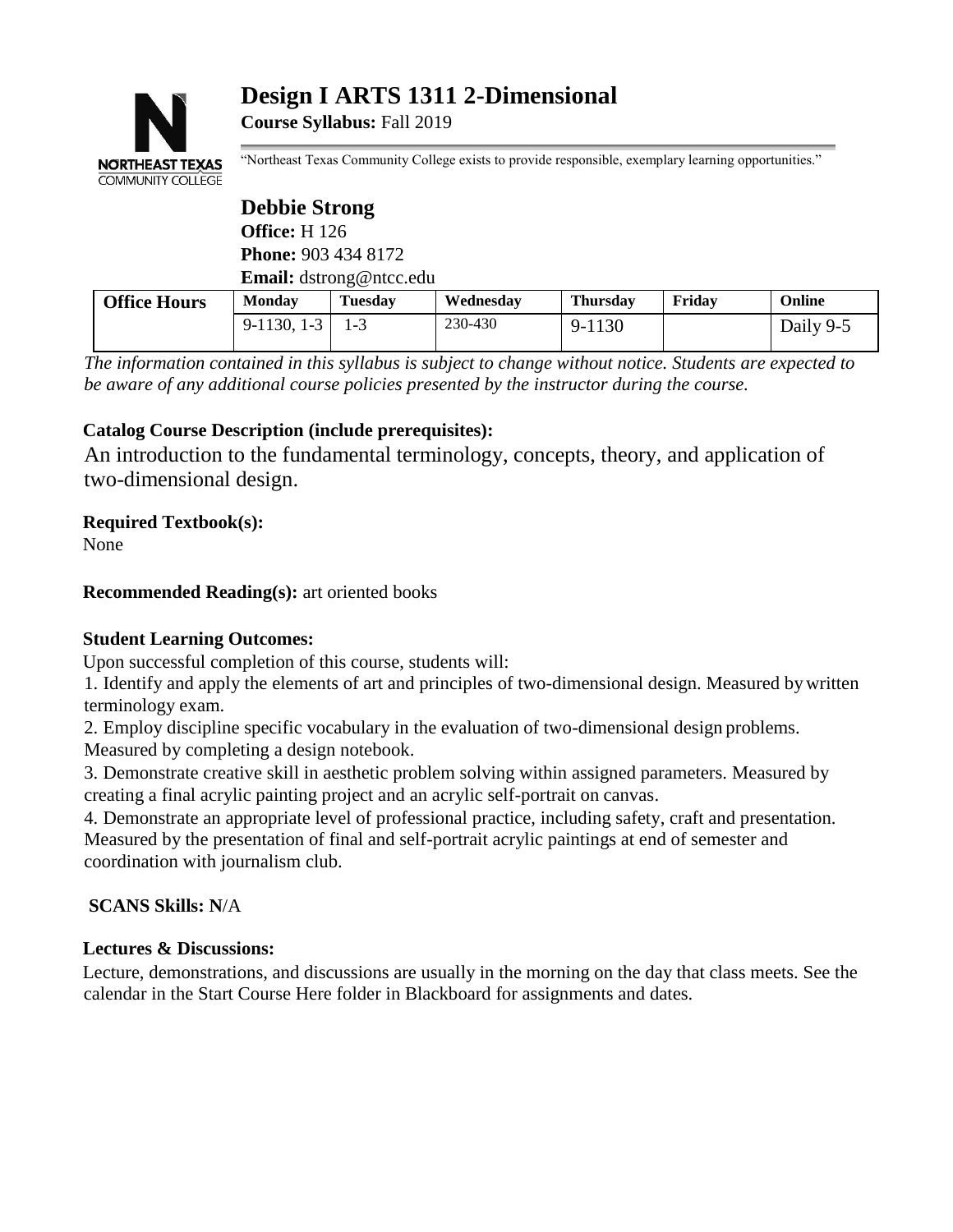**Evaluation/Grading Policy:** Your projects will be graded using the rubrics in the Start Course Here folder in Blackboard. The rubric results and traits such as timeliness, neatness, creativity, and attendance combine for a final grade in Design I. You will receive a midterm grade posted in Blackboard in your MyGrades and in the Eagle portal.

#### **Tests/Exams:**

See calendar in the Start Course Here folder in Blackboard for terminology exam date.

### **Assignments:**

- design notebook with all exercises completed, graded by rubric
- self- portrait on canvas, graded by rubric; and
- final project on canvas, graded by rubric

#### **Other Course Requirements:**

See supply list at the end of the syllabus. You must have these supplies when you come to the second class. Go to the college bookstore to purchase the Design I kit that has all the needed supplies.

#### **Student Responsibilities/Expectations:**

More than two absences are detrimental to your final grade, and more than four absences will result in a drop from the course or a failing grade. You must be punctual and attend class regularly. IF you are marked late three times, that is equal to one absence. That means if you are late coming back from lunch, leave early, or show up late to class, you are marked late. Wear comfortable clothing and shoes that are appropriate to working with equipment and supplies in the art lab. Floors may be wet and slippery.

#### **NTCC Academic Honesty Statement:**

"Students are expected to complete course work in an honest manner, using their intellects and resources designated as allowable by the course instructor. Students are responsible for addressing questions about allowable resources with the course instructor. NTCC upholds the highest standards of academic integrity. This course will follow the NTCC Academic Honesty policy stated in the Student Handbook."

#### **Academic Ethics**

The college expects all students to engage in academic pursuits in a manner that is beyond reproach. Students are expected to maintain complete honesty and integrity in their academic pursuit. Academic dishonesty such as cheating, plagiarism, and collusion is unacceptable and may result in disciplinary action. Refer to the student handbook for more information on this subject.

# **ADA Statement:**

It is the policy of NTCC to provide reasonable accommodations for qualified individuals who are students with disabilities. This College will adhere to all applicable federal, state, and local laws, regulations, and guidelines with respect to providing reasonable accommodations as required to afford equal educational opportunity. It is the student's responsibility to request accommodations. An appointment can be made with Katherine Belew, Academic Advisor/Coordinator of Special Populations located in the College Connection. She can be reached at 903-434-8218. For more information and to obtain a copy of the Request for Accommodations, please refer to the [NTCC](http://www.ntcc.edu/index.php?module=Pagesetter&func=viewpub&tid=111&pid=1)  [website -](http://www.ntcc.edu/index.php?module=Pagesetter&func=viewpub&tid=111&pid=1) Special [Populations.](http://www.ntcc.edu/index.php?module=Pagesetter&func=viewpub&tid=111&pid=1)

# **Family Educational Rights and Privacy Act** (**FERPA**):

The Family Educational Rights and Privacy Act (FERPA) is a federal law that protects the privacy of student education records. The law applies to all schools that receive funds under an applicable program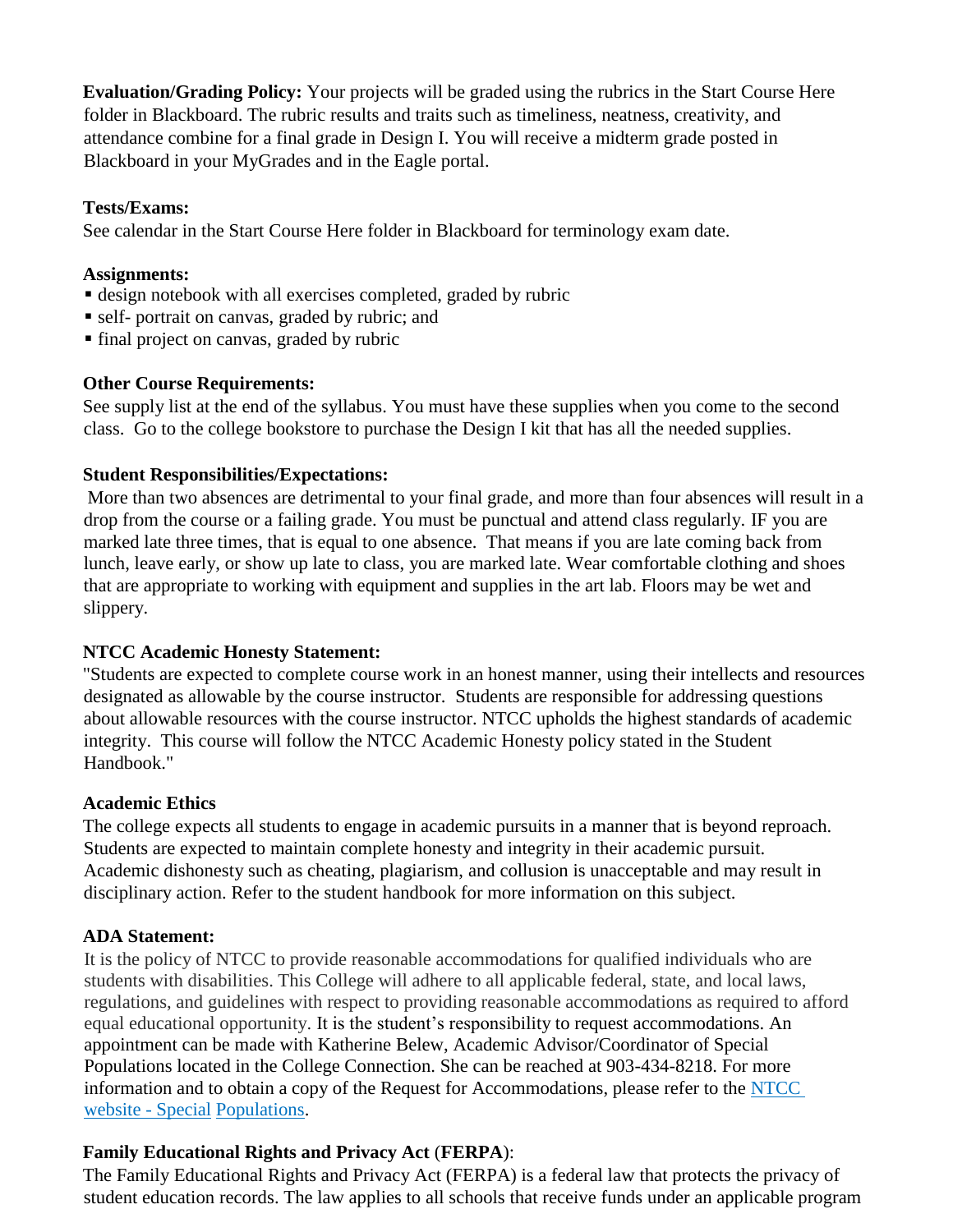of the U.S. Department of Education. FERPA gives parents certain rights with respect to their children's educational records. These rights transfer to the student when he or she attends a school beyond the high school level. Students to whom the rights have transferred are considered "eligible students." In essence, a parent has no legal right to obtain information concerning the child's college records without the written consent of the student. In compliance with FERPA, information classified as "directory information" may be released to the general public without the written consent of the student unless the student makes a request in writing. Directory information is defined as: the student's name, permanent address and/or local address, telephone listing, dates of attendance, most recent previous education institution attended, other information including major, field of study, degrees, awards received, and participation in officially recognized activities/sports.

# **Other Course Policies:**

- Turn volume off on cell phones when in the classroom. Step outside if you must talk on the phone.
- If you use a classroom tool, clean it, and return it to the correct storage area.
- If you make a mess, clean it up.
- Wipe off tables with clear water and dry with paper towels at end of each class. Push chair up under the desk when you leave for the day.
- One ear bud at a time if you want to listen to your own music.
- No texting unless it is an emergency.
- **Label your supplies and have the with you every Wednesday for class.**